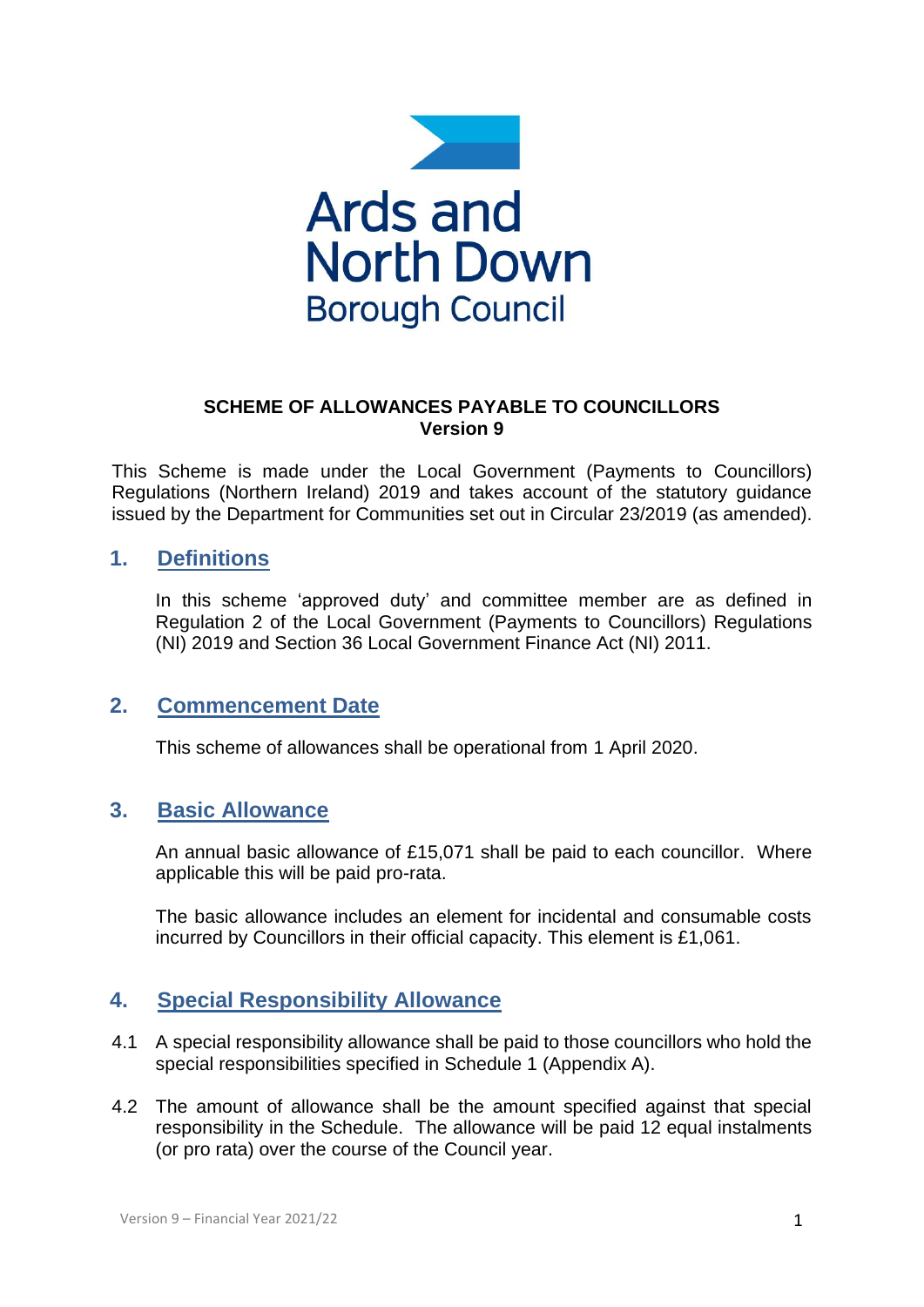4.3 At any time, only one special responsibility allowance will be paid to a councillor.

## **5. Mayor and Deputy Mayor Allowance**

5.1 Expenditure paid under Section 32 Local Government Finance Act (NI) 2011 is on a receipts basis only to cover expenses of the Mayor's office. Council has agreed a limit for this type of expenditure of £15,000.

## **6. Dependents' Carers' Allowance**

- 6.1 Councillors are entitled to claim a dependants' carers' allowance (DCA) towards reimbursement of actual reasonable costs necessarily incurred in providing care for an eligible dependant, while carrying out an approved duty.
- 6.2 A dependant is defined as:
	- a child under 16 years old;
	- a child 16 years old or more, where there is medical or social work evidence that full-time care is required;
	- an adult with a recognised physical or mental disability where there is medical or social work evidence that full-time care is required; or
	- an elderly relative requiring full-time care.
- 6.3 For the purposes of this allowance, a carer is defined as a responsible person over 16 years old who does not normally live with the councillor as part of that household; and is not a parent/guardian of the dependent child.
- 6.4 A specialist carer is defined as a qualified person who is needed where it is essential to have professional assistance. In these circumstances a receipt must be attached to the claim.
- 6.5 A dependants' carers' allowance shall be payable based upon actual receipted costs or at the appropriate hourly rate, whichever is the lower; up to the monthly maximum.

|            | <b>Hourly Rate</b> | <b>Maximum monthly</b><br>amount |
|------------|--------------------|----------------------------------|
| Standard   | £8.72              | £454                             |
| Specialist | £17.44             | £907                             |

6.6 The rates are as follows:

6.7 Councillors may claim only one DCA in respect of each occurrence of approved duty. Only one DCA is payable even if there are two or more children or dependants being cared for.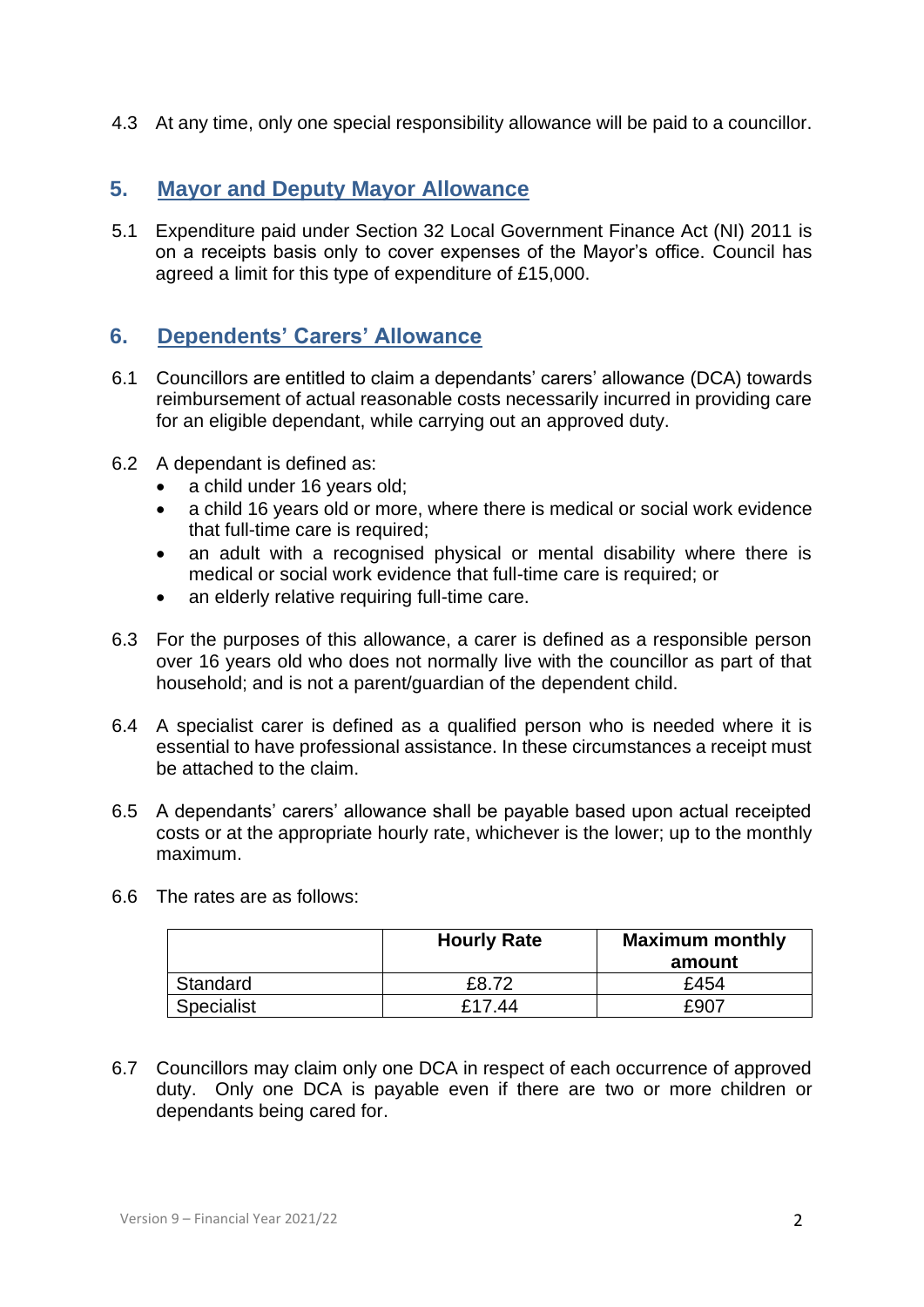## **7. Travel and Subsistence Allowances**

- 7.1 A councillor or committee member shall be entitled to claim travel and subsistence allowances where expenditure on travelling or subsistence has been necessarily incurred in connection with an approved duty as specified in Schedule 2 (Appendix B). The amount claimed should not exceed expense incurred and when by air, boat or public transport should be at economy or 2<sup>nd</sup> class. Council will not reimburse seat reservation charges. Where a Councillor travels by taxi in preference to public transport the amount reimbursed will be limited to what would have been the cost of the equivalent public transport.
- 7.2 Where the council deems a hired car is necessary a councillor or committee member may be reimbursed the receipted cost of the hired car along with the applicable mileage rate.
- 7.3 The rates paid for travel by car must not exceed the amount that would result from using an alternative mode of transport; e.g. public transport or air fare, unless previously agreed by the council.
- 7.4 The rates of travel allowance for travel by private vehicle shall be as shown in the table below.

| <b>TYPE OF VEHICLE</b>            | <b>RATE</b><br>(pence per mile)                     |
|-----------------------------------|-----------------------------------------------------|
| A pedal cycle                     | 20.0                                                |
| A motor cycle of all engine sizes | 24.0                                                |
| Motor car and Electric car        | 45.0 up to 10,000 miles<br>25.0 beyond 10,000 miles |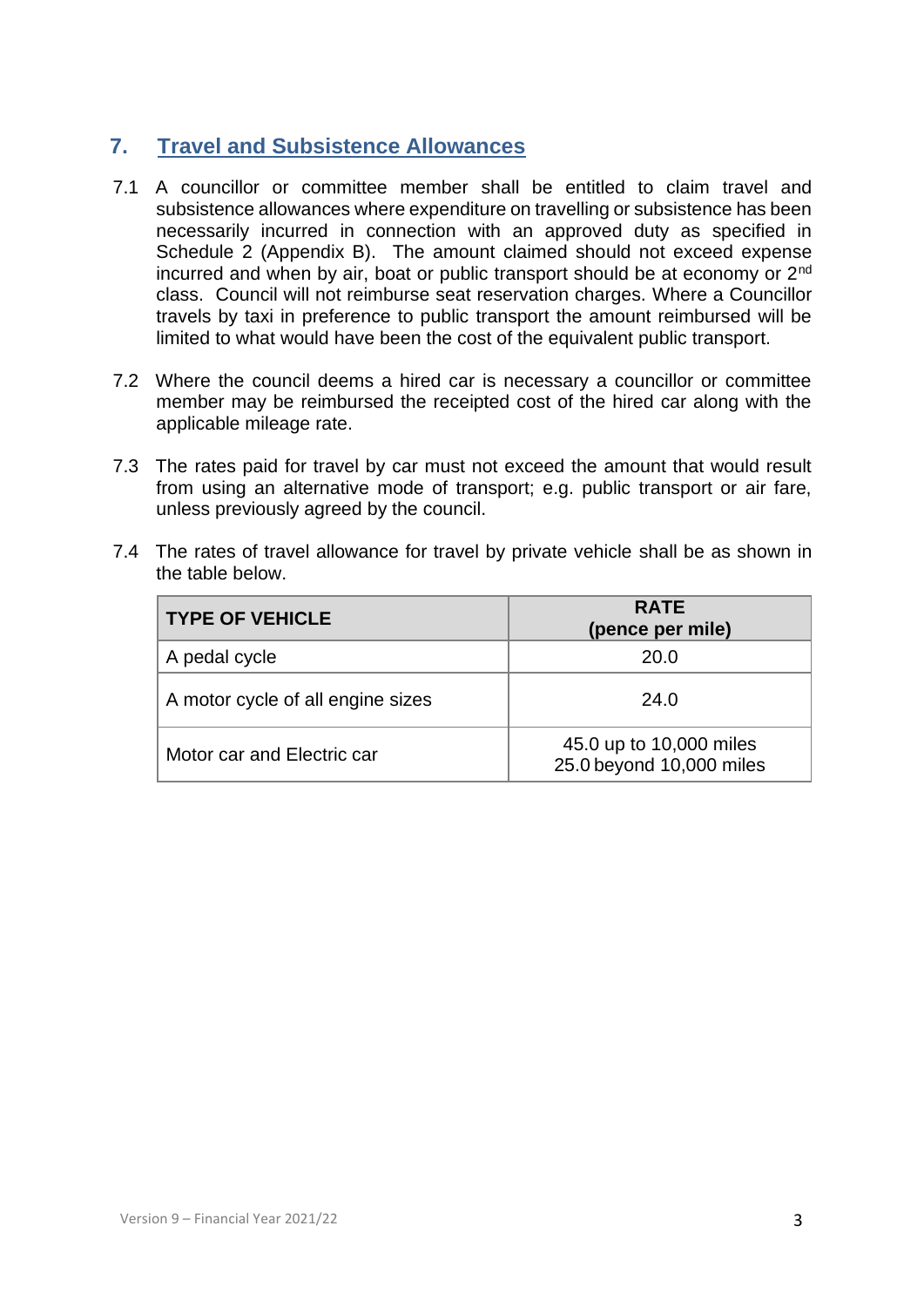7.5 The rates of subsistence shall be as show in the table below, which include VAT. No claims for alcohol are permitted.

| <b>PERIOD/MEAL</b>                                                                                                                                                                          | <b>RATES</b>                        |             |
|---------------------------------------------------------------------------------------------------------------------------------------------------------------------------------------------|-------------------------------------|-------------|
|                                                                                                                                                                                             | <b>British</b><br><b>Isles</b><br>£ | London<br>£ |
| <b>Overnight allowance</b> an absence involving an<br>overnight stay, away from the normal place of<br>residence. This rate does not include any meal<br>allowance.                         | 100.70                              | 122.45      |
| Breakfast allowance (more than 4 hours away<br>from the normal place of residence or, where<br>approved by the council, a lesser period before 11<br>am)                                    | 11.50                               | 11.50       |
| <b>Lunch allowance</b> (more than 4 hours away from<br>the normal place of residence or, where approved<br>by the council, a lesser period including the period<br>between 12 noon and 2pm) | 13.50                               | 13.50       |
| Tea allowance (more than 4 hours away from the<br>normal place of residence or, where approved by<br>the council, a lesser period including the period<br>between 3pm and 6pm)              | 4.70                                | 4.70        |
| Evening meal allowance (more than 4 hours<br>away from the normal place of residence or,<br>where approved by the council, a lesser period<br>ending after 7pm)                             | 20.95                               | 20.95       |
| <b>Sub-total for meals</b>                                                                                                                                                                  | 50.65                               | 50.65       |
| Total maximum rate (absence of 24 hours)                                                                                                                                                    | 151.35                              | 173.10      |

7.6 For subsistence outside the British Isles, Council will use Overseas Subsistence Rates produced by Her Majesty's Revenue & Customs (HMRC) as the maximum payable. These rates which can be accessed at [https://www.gov.uk/government/publications/scale-rate-expenses-payments](https://www.gov.uk/government/publications/scale-rate-expenses-payments-employee-travelling-outside-the-uk)[employee-travelling-outside-the-uk.](https://www.gov.uk/government/publications/scale-rate-expenses-payments-employee-travelling-outside-the-uk) The newest version is effective from 6 April 2019.

## **8. General**

8.1 This scheme may be revoked or amended at any time.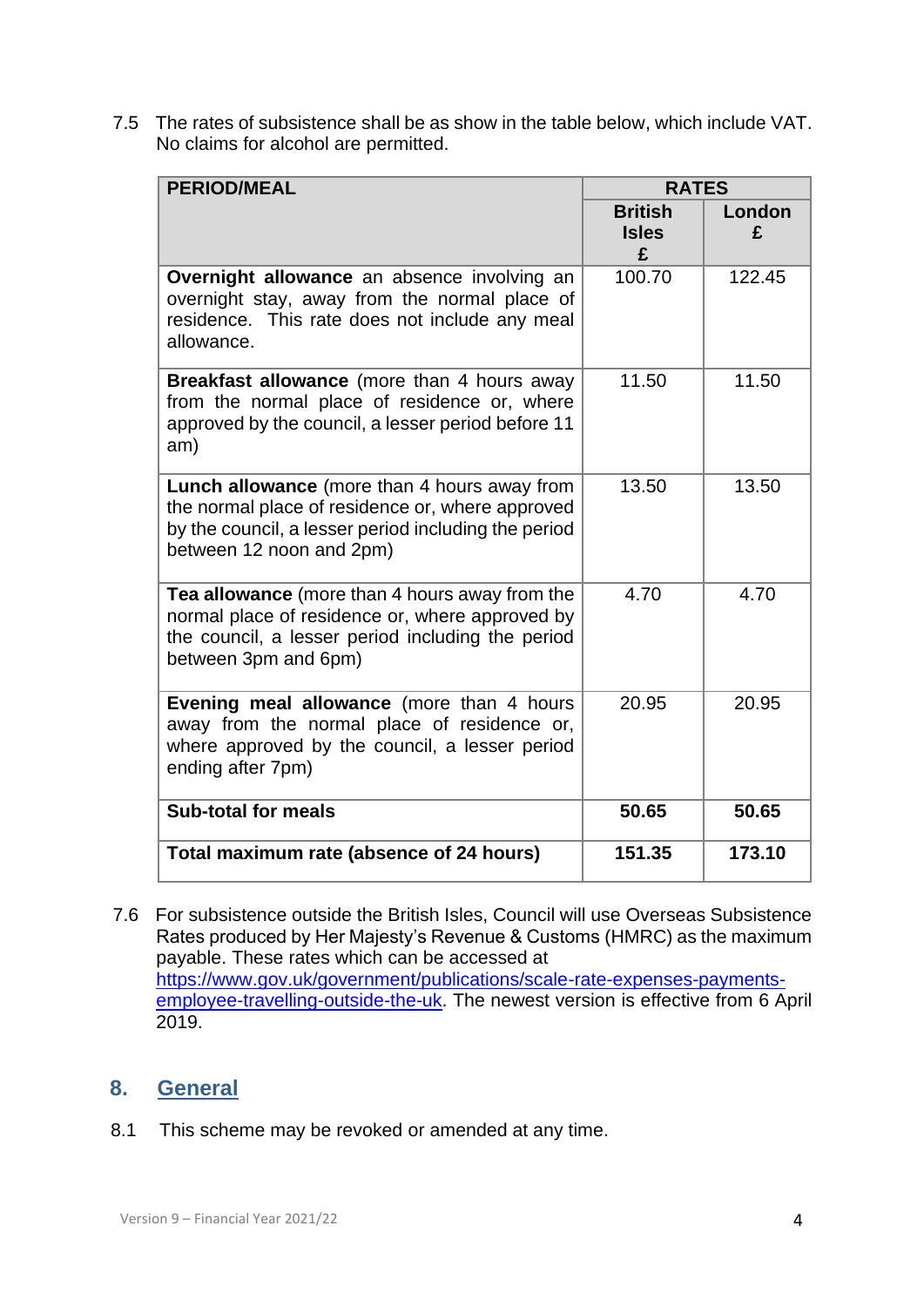- 8.2 The amounts stated in paragraph 6 will be subject to any increase to the national living wage for ages of 25 years and over.
- 8.3 A Councillor may, if they wish, renounce their entitlement to basic, mayor, deputy mayor or special responsibility allowances. This should be done by writing to the Chief Executive. A councillor can subsequently withdraw the renunciation. They can also amend a renunciation (for example, to limit it to one kind of allowance only). The withdrawal or amendment cannot have retrospective effect.
- 8.4 In accordance with section 59(5) or section 60(1) of the Local Government Act (Northern Ireland) 2014, where a Councillor is suspended from carrying out the duties, the part of basic allowance, special responsibility allowance, chairperson and vice chairperson allowance payable for the period of suspension to the councillor will be withheld.

## **9. Claims and Payment**

- 9.1 Councillors are required to sign their declaration of acceptance of office before any allowances can be paid.
- 9.2 Payments regarding basic allowance and special responsibility allowance shall be made in instalments of one-twelfth of the amount specified in this scheme or by meeting as noted in Schedule 1.
- 9.3 Claims for dependants' carers' allowance, travelling allowance or subsistence allowance should be made, in accordance with paragraph 9.6 below, within three months on the appropriate claim form (Appendices  $C - F$ ), and should be accompanied by receipts.
- 9.4 Tax and MOT status will be checked electronically on the Gov.uk website and Councillors must have provided a copy of their current driving licence, VC5 (vehicle registration certificate) and motor insurance certificate (covering business use) before any mileage allowances will be paid.
- 9.5 Councillors are required to make the following declaration on each claim for travelling and subsistence allowances:
	- I have necessarily incurred expenditure on travel and subsistence for the purpose of enabling me to perform the approved duties of the Council;
	- I have actually paid the fares shown and all other amounts claimed are in accordance with the rates approved by the Council;
	- I have attached all necessary receipts in connection with travel and subsistence expenses claimed;
	- I have not made, and will not make, any other claim under any enactment for travel and subsistence expenses in connection with duties indicated on this form;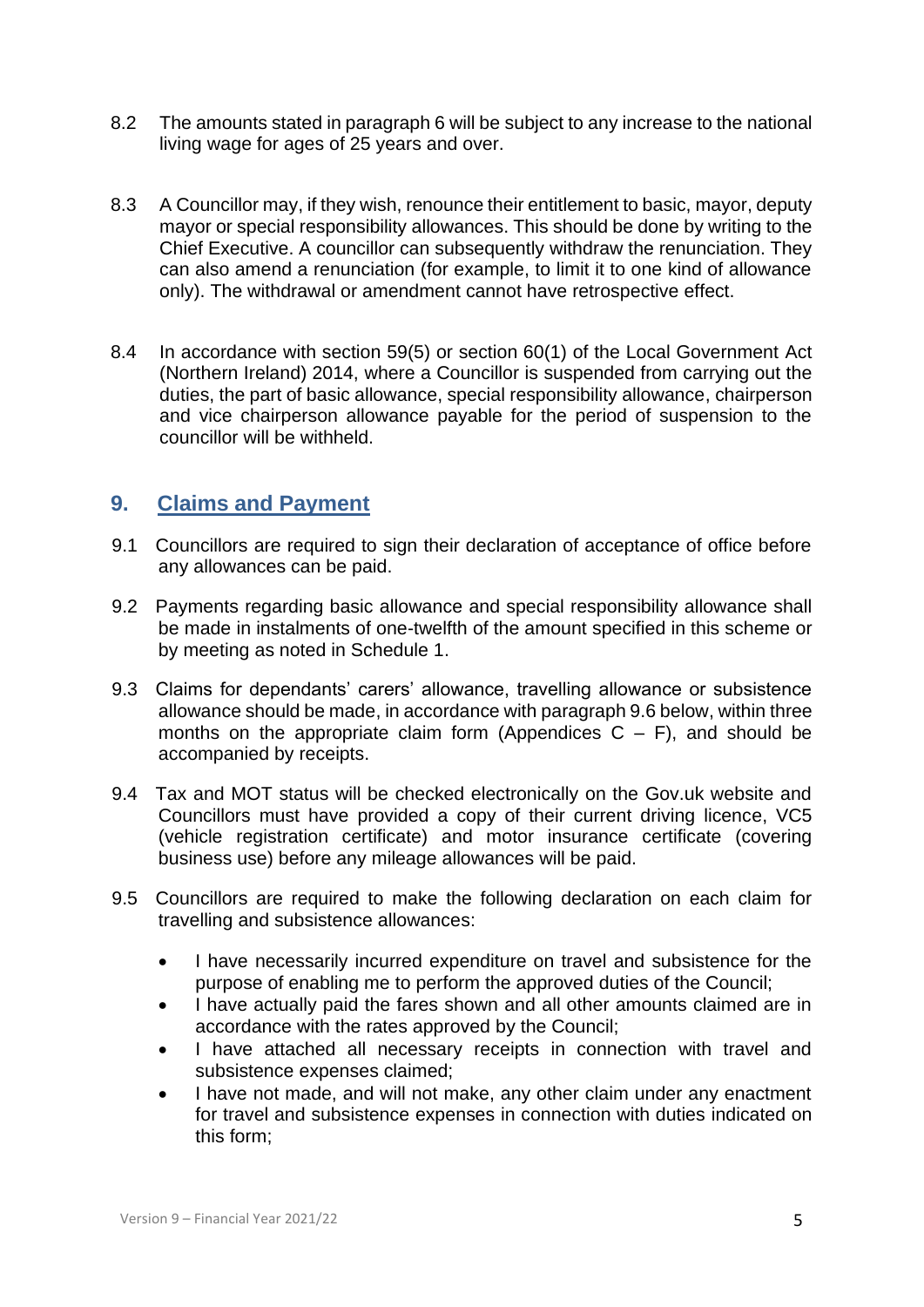- The amounts claimed are strictly in accordance with the Local Government (Payments to Councillors) Regulations (NI) 2019;
- I hold a valid licence, V5C (vehicle registration certificate), and MOT certificate (if applicable) and appropriate motor insurance, which covers my vehicle being used for business purposes.
- 9.6 Claims should be submitted by  $8<sup>th</sup>$  day of the month following the period of claim and may be made in the following ways:
	- by signed paper claim form and submitted to the Employee Payments team at Town Hall, The Castle, Bangor, BT20 4BT;
	- Unsigned electronic claims will be accepted provided they are submitted from either a Member's Council email address or other email address used to send the Member's payslip to; or
	- Electronically via the CoreExpense system (Members will be notified when this becomes available).
- 9.7 Payment will be made by BACS directly to Members' bank accounts no later than the 25<sup>th</sup> day of each month.

## **10. Publication of Allowances Paid to Councillors**

10.1 The Local Government Finance Act (Northern Ireland) 2011 and the Local Government (Payments to Councillors) Regulations (Northern Ireland) 2019 provide for the publication of schemes of allowances payable to councillors and the associated payments. This forms part of the Council's constitution. The Council will publish the return made to the Department for Communities and include both amounts paid to and on behalf of each Councillor.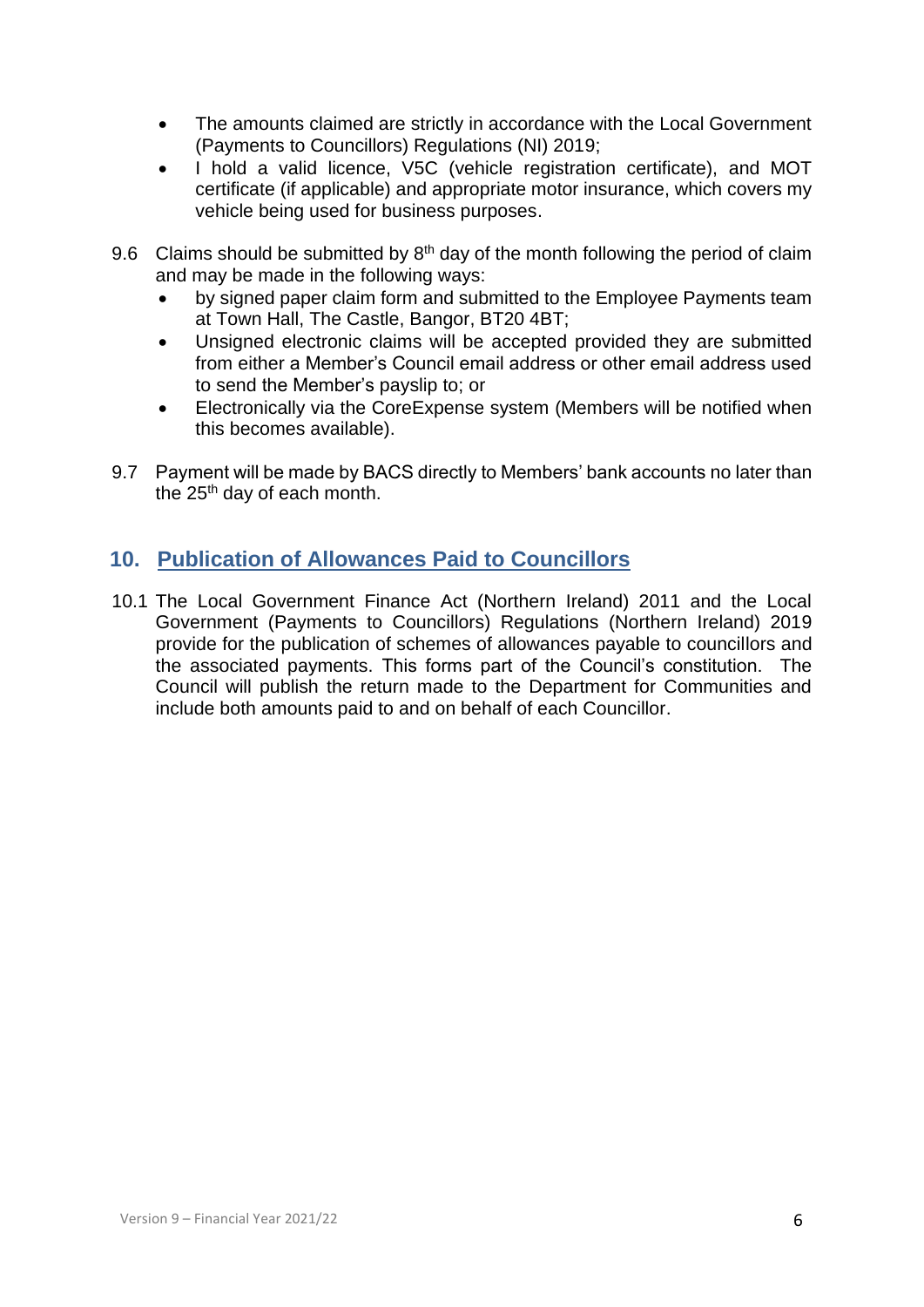## **SCHEDULE 1**

The following are specified as the special responsibilities in respect of which special responsibility allowances are payable and the amounts of those allowances.

| <b>Position of Responsibility</b>                      | <b>Allowance</b> |
|--------------------------------------------------------|------------------|
| Mayor                                                  | 14,856           |
| Deputy Mayor                                           | 7,428            |
| <b>Chairperson Corporate Services Committee</b>        | 4,470            |
| <b>Chairperson Environment Committee</b>               | 3,828            |
| Chairperson Regeneration & Development Committee       | 3,828            |
| <b>Chairperson Planning Committee</b>                  | 5,100            |
| <b>Chairperson Community &amp; Wellbeing Committee</b> | 3,828            |
| <b>Chairperson Audit Committee</b>                     | 1,284            |
| Audit Committee members (9 members at £256 per annum)  | 2,304            |
| <b>Chairperson PCSP</b>                                | 1,284            |
| ARC 21 members (3 members at £768 per annum)           | 2,304            |
| Partnership Panel Representative                       | 642              |
| <b>TOTAL</b>                                           | 51,156           |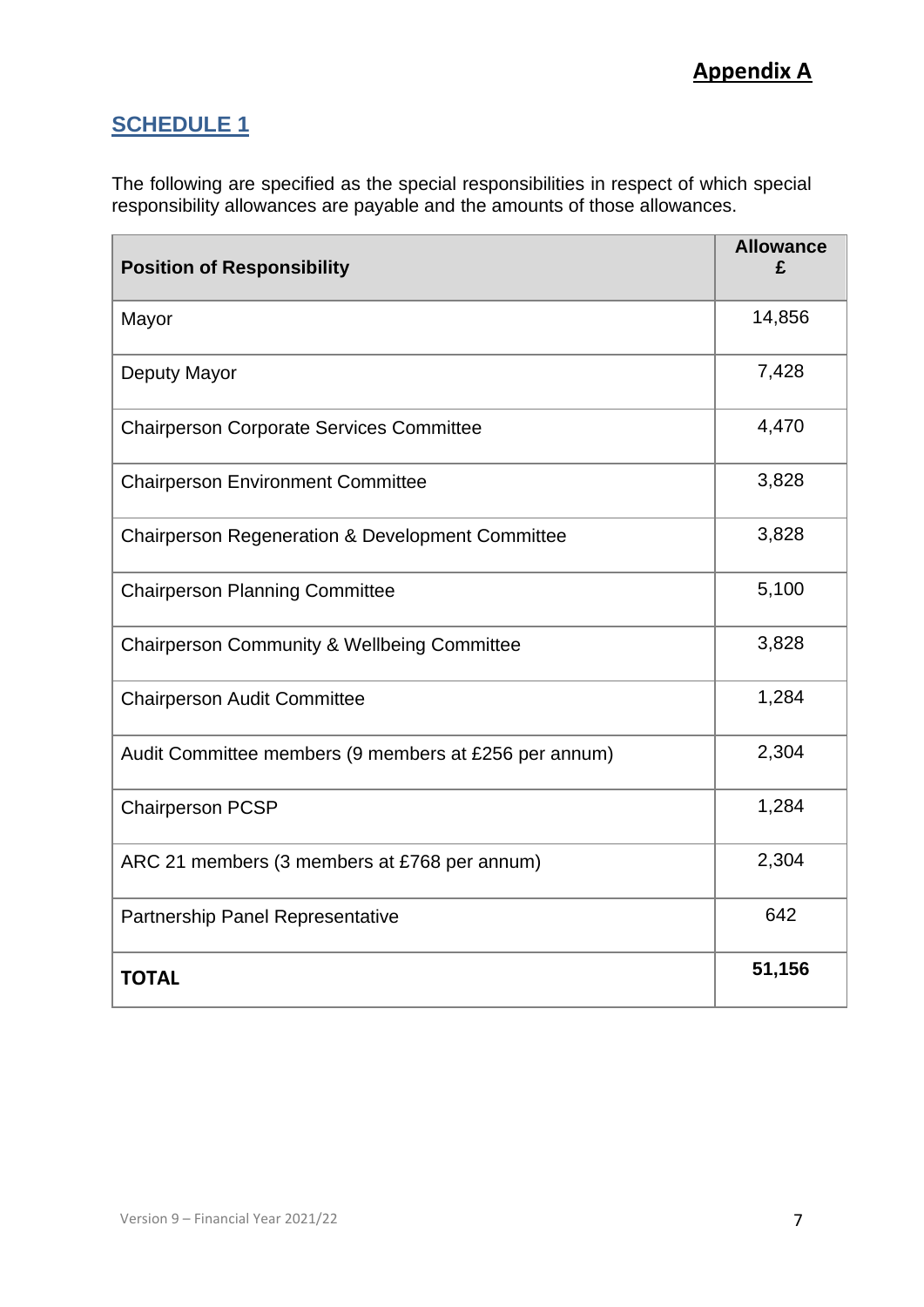## **SCHEDULE 2**

## Approved Duties

In accordance with Regulations, only the following are specified as the duties in respect of which basic allowance, dependents' carers' allowances, and travel and subsistence allowances are available:

- 1. attendance at a meeting of the council;
- 2. attendance at a meeting of a committee of the council;
- 3. attendance at a meeting of a sub-committee of the council;
- 4. attendance at a meeting of a joint committee;
- 5. attendance at a meeting of a sub-committee of a joint committee; or
- 6. the doing of anything approved by the council or anything of a class so approved, for the purpose of, or in connection with, the discharge of the functions of the council, or any of its committees or sub-committees, or as the case may be, of the joint committee or any of its sub-committees.

|         | <b>Examples of Approved Duties included</b><br>under point 6*                                                                                                                                                              |      | <b>Examples of Duties which are not</b><br>Approved*                                                                        |
|---------|----------------------------------------------------------------------------------------------------------------------------------------------------------------------------------------------------------------------------|------|-----------------------------------------------------------------------------------------------------------------------------|
|         | a. Event or photo-shoots for Council or<br>where Council is a main sponsor of, for<br>Chair or Vice-Chair<br>of<br>sponsoring<br>Committee only. (eg. Aspects Festival<br>launch or attendance at Ards Business<br>Awards) | i.   | Attendance at Committees of which<br>the Councillor is not a member                                                         |
|         | b. Pre-meeting briefing of Chairs and Vice-<br>Chairs of Committees<br>Chief<br>with<br><b>Executive or Directors</b>                                                                                                      | ii.  | Events to which Councillors have<br>received either a personal or general<br>invitation to (with no accompanying<br>minute) |
| C.      | Chief<br>Group Leaders meeting with<br>Executive                                                                                                                                                                           | iii. | Mayor's Installation Dinner / At Home<br>/ Civic Receptions / Remembrance<br>Services / Church Services                     |
| d.      | Official opening of Council facilities                                                                                                                                                                                     | iv.  | Consultations, workshops and public<br>meetings<br>organised<br>special<br>by<br>interest groups                            |
|         | e. Interview or Grant selection panels                                                                                                                                                                                     | v.   | Other meetings with officers other<br>than those listed under approved<br>duties                                            |
| f.      | Commemoration events of regional or<br>national significance                                                                                                                                                               | vi.  | <b>Constituency Work</b>                                                                                                    |
| g.      | Training, consultations, workshops, and<br>public meetings organised by Council                                                                                                                                            |      |                                                                                                                             |
|         | h. Planning site meetings                                                                                                                                                                                                  |      |                                                                                                                             |
| i.      | Any other duties for which there is a<br>minute.<br>specific<br>(eg.<br>Nominated<br>members to NILGA conference)                                                                                                          |      |                                                                                                                             |
| $\star$ | These apply to outside bodies at they apply to Council.                                                                                                                                                                    |      |                                                                                                                             |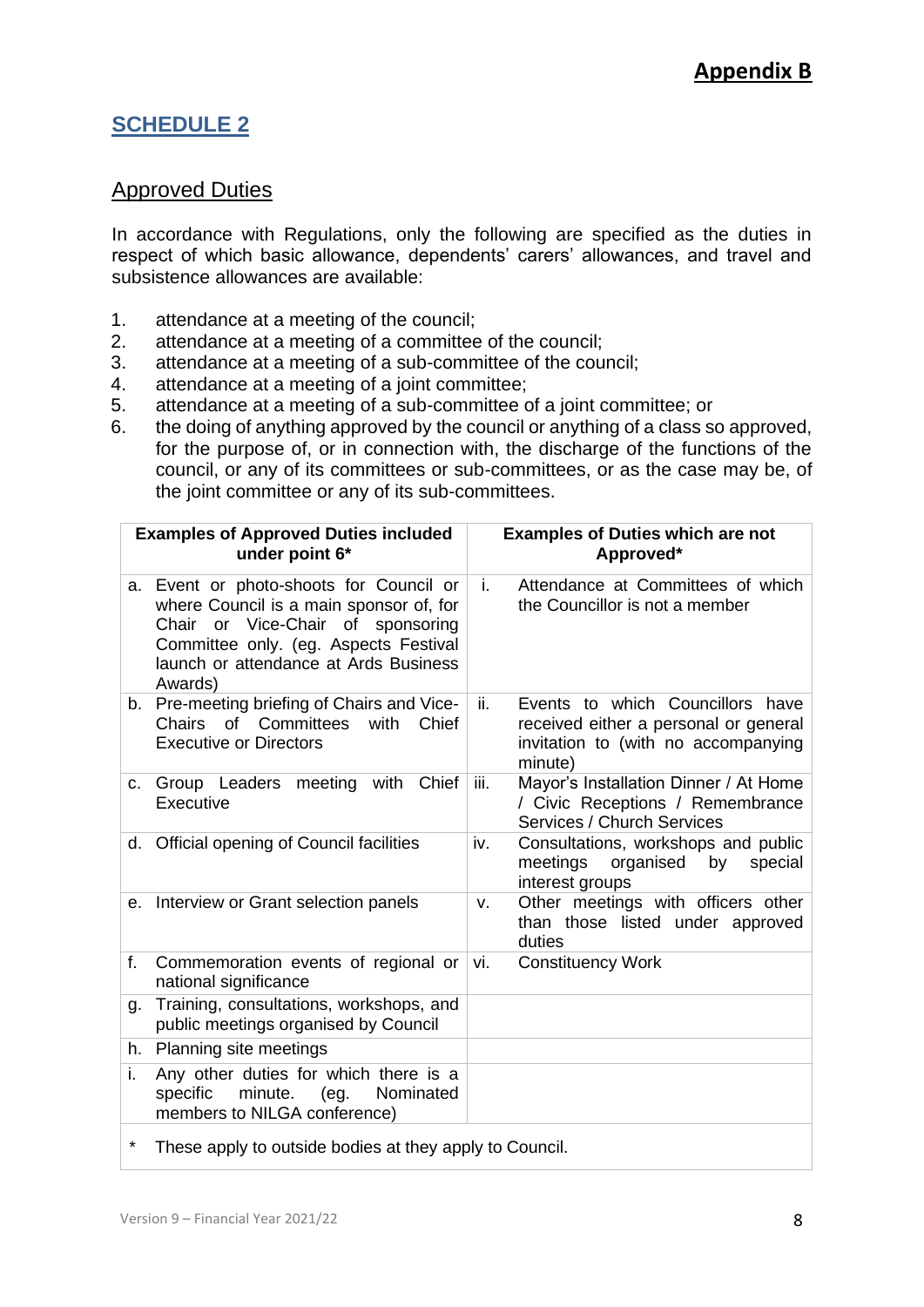# **DEPENDANTS' CARERS' ALLOWANCE CLAIM FORM**

## STANDARD CARE

| Date care provided:                                                            |         |                    |                                                                                     |
|--------------------------------------------------------------------------------|---------|--------------------|-------------------------------------------------------------------------------------|
| Approved Duty covered:                                                         |         |                    |                                                                                     |
|                                                                                |         |                    |                                                                                     |
|                                                                                |         |                    |                                                                                     |
|                                                                                |         |                    |                                                                                     |
| Time from                                                                      | Time to | <b>Total hours</b> |                                                                                     |
|                                                                                |         | Cost per hour      | £                                                                                   |
|                                                                                |         | Total cost:        | £                                                                                   |
| Name of dependant:                                                             |         |                    |                                                                                     |
| <b>Relationship to Councillor:</b>                                             |         |                    |                                                                                     |
| Name of carer:                                                                 |         |                    |                                                                                     |
| <b>National Insurance Number:</b>                                              |         |                    |                                                                                     |
| Signature of carer:                                                            |         |                    |                                                                                     |
| <b>Declaration:</b>                                                            |         |                    |                                                                                     |
| above, in order that I could perform the approved duty stated.                 |         |                    | I declare that the above named provided a childcare/carer service to me as detailed |
| Name of claimant:                                                              |         |                    |                                                                                     |
| Signature of claimant:                                                         |         |                    |                                                                                     |
| Date of claim:                                                                 |         |                    |                                                                                     |
| NB - One form should be completed for each instance of childcare/carer service |         |                    |                                                                                     |
| <b>FOR OFFICE USE ONLY</b>                                                     |         |                    |                                                                                     |
| Checked By:                                                                    |         | Date:              |                                                                                     |
| Authorised By:                                                                 |         | Date:              |                                                                                     |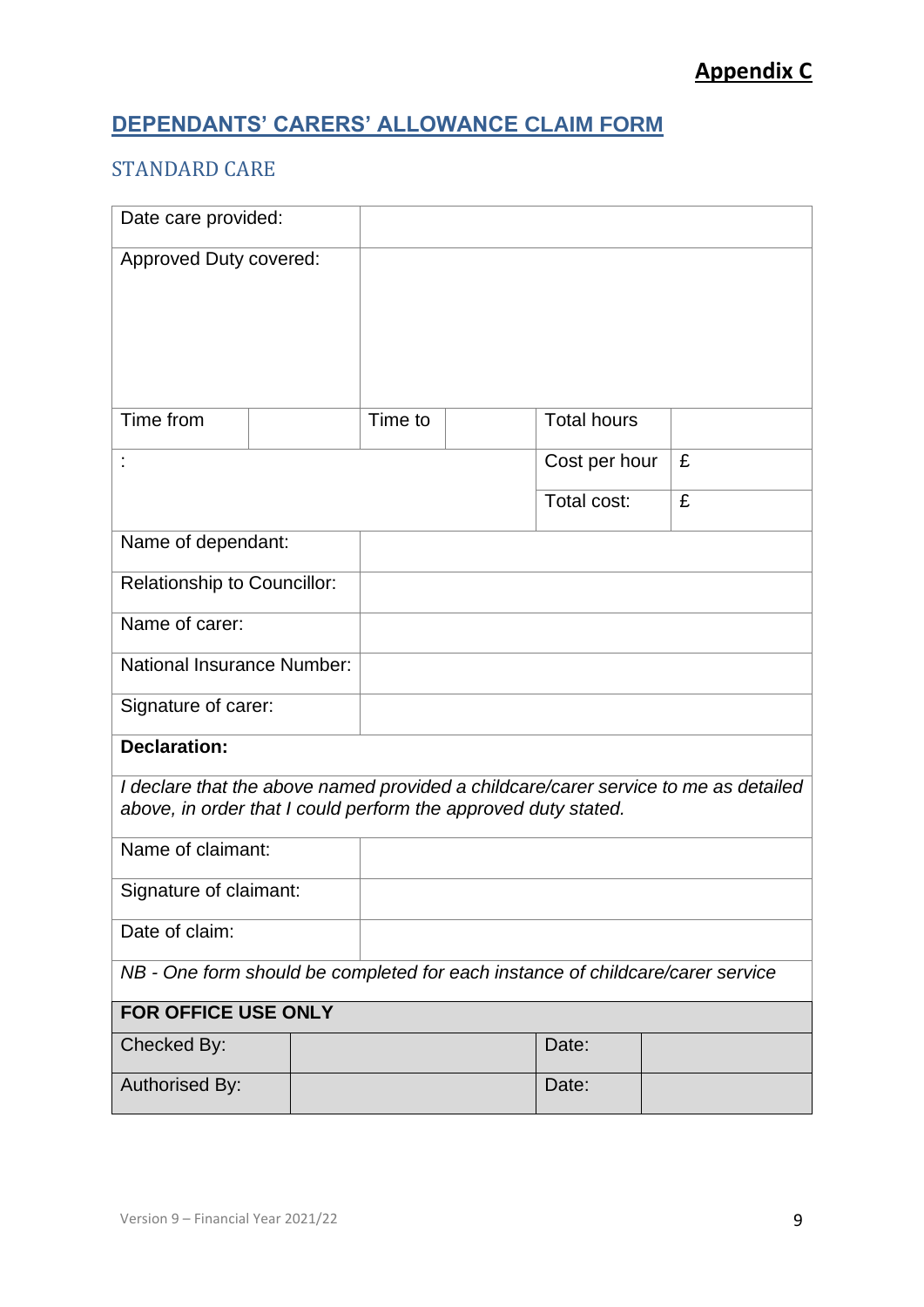# **DEPENDANTS' CARERS' ALLOWANCE CLAIM FORM**

## **SPECIALISED CARE**

| Date care provided:                                                                                                                                   |  |         |                    |   |  |
|-------------------------------------------------------------------------------------------------------------------------------------------------------|--|---------|--------------------|---|--|
| Approved Duty covered:                                                                                                                                |  |         |                    |   |  |
|                                                                                                                                                       |  |         |                    |   |  |
|                                                                                                                                                       |  |         |                    |   |  |
|                                                                                                                                                       |  |         |                    |   |  |
| Time from                                                                                                                                             |  | Time to | <b>Total hours</b> |   |  |
|                                                                                                                                                       |  |         | Cost per hour      | £ |  |
|                                                                                                                                                       |  |         | Total cost:        | £ |  |
| Name of dependant:                                                                                                                                    |  |         |                    |   |  |
| <b>Relationship to Councillor:</b>                                                                                                                    |  |         |                    |   |  |
| Name of carer:                                                                                                                                        |  |         |                    |   |  |
| National Insurance Number:                                                                                                                            |  |         |                    |   |  |
| Signature of carer:                                                                                                                                   |  |         |                    |   |  |
| <b>Declaration:</b>                                                                                                                                   |  |         |                    |   |  |
|                                                                                                                                                       |  |         |                    |   |  |
| I declare that the above named provided a childcare/carer service to me as detailed<br>above, in order that I could perform the approved duty stated. |  |         |                    |   |  |
| Name of claimant:                                                                                                                                     |  |         |                    |   |  |
| Signature of claimant:                                                                                                                                |  |         |                    |   |  |
| Date of claim:                                                                                                                                        |  |         |                    |   |  |
| NB – One form should be completed for each instance of childcare/carer service -                                                                      |  |         |                    |   |  |
| an original receipt from the carer must be presented with this claim form.                                                                            |  |         |                    |   |  |
| FOR OFFICE USE ONLY                                                                                                                                   |  |         |                    |   |  |
| Checked By:                                                                                                                                           |  |         | Date:              |   |  |
| <b>Authorised By:</b>                                                                                                                                 |  |         | Date:              |   |  |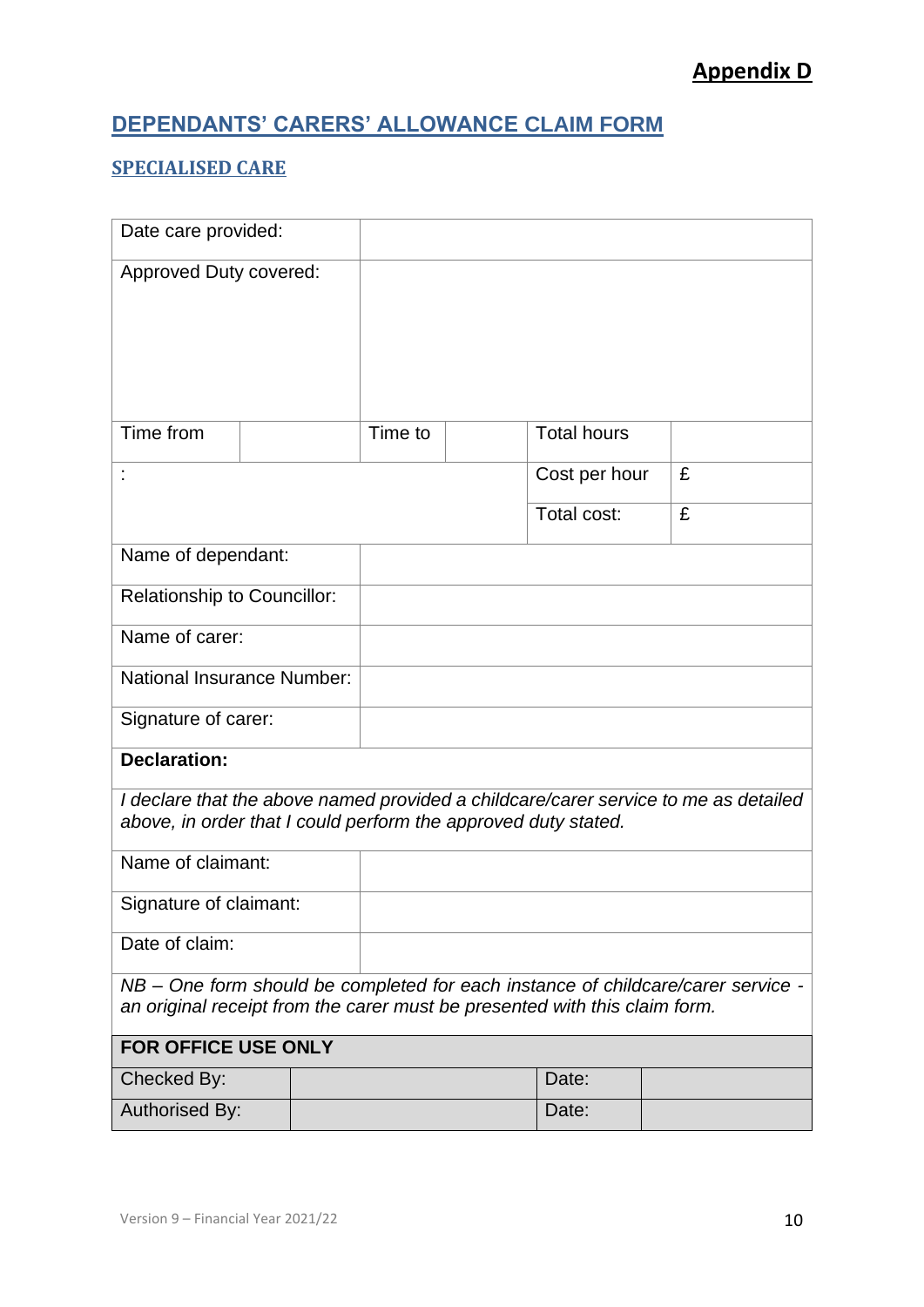|                        | <b>COUNCILLOR MILEAGE AND EXPENSES CLAIM FORM</b> |
|------------------------|---------------------------------------------------|
|                        | Ards and North Down Borough Council               |
| <b>Councillor Name</b> | <b>Vehicle Registration</b>                       |
| <b>Home Address:</b>   | Vehicle cc                                        |
| (incl. postcode)       | <b>Period of Claim</b>                            |

| <b>DATE</b> | <b>FROM</b><br>(eg Home)      | T <sub>O</sub><br>(eg. MEETING<br>VENUE/POSTCODE) | T <sub>O</sub><br>(eg Home) | PURPOSE OF JOURNEY /<br>APPROVED DUTY / MEETING<br>(Please indicate if travelling with<br>passengers)     | NO.<br><b>OF</b><br><b>MILES</b> | <b>EXPEN</b><br><b>SES</b><br>(Please<br>attach<br>receipts)<br>£ |
|-------------|-------------------------------|---------------------------------------------------|-----------------------------|-----------------------------------------------------------------------------------------------------------|----------------------------------|-------------------------------------------------------------------|
|             |                               |                                                   |                             |                                                                                                           |                                  |                                                                   |
|             |                               |                                                   |                             |                                                                                                           |                                  |                                                                   |
|             |                               |                                                   |                             |                                                                                                           |                                  |                                                                   |
|             |                               |                                                   |                             |                                                                                                           |                                  |                                                                   |
|             |                               |                                                   |                             |                                                                                                           |                                  |                                                                   |
|             |                               |                                                   |                             |                                                                                                           |                                  |                                                                   |
|             |                               |                                                   |                             |                                                                                                           |                                  |                                                                   |
|             |                               |                                                   |                             |                                                                                                           |                                  |                                                                   |
|             |                               |                                                   |                             |                                                                                                           |                                  |                                                                   |
|             |                               |                                                   |                             |                                                                                                           |                                  |                                                                   |
|             | DECLARATION - I declare that: |                                                   |                             | <b>TOTALS</b>                                                                                             |                                  |                                                                   |
|             |                               |                                                   |                             | I have necessarily incurred expenditure for the purpose of performing the approved duties of the Council; |                                  |                                                                   |

I have necessarily incurred expenditure for the purpose of performing the approved duties of the Council;  $\bullet$ 

I have actually paid the fares shown and have attached all necessary receipts for expenses claimed;  $\bullet$ 

I have not made, and will not make, any other claim under any enactment for travel and day subsistence  $\bullet$ expenses in connection with duties indicated on this form;<br>The amounts claimed are strictly in accordance with the Local Government (Payments to Councillors)

 $\bullet$ Regulations (NI) 2019;

I hold a valid licence, V5C (vehicle registration certificate, and MOT certificate (if applicable) and appropriate motor insurance, which covers my vehicle being used for business purposes.

| <b>SIGNATURE:</b>                    |              |                 |              |                   | DATE:        |         |
|--------------------------------------|--------------|-----------------|--------------|-------------------|--------------|---------|
| <b>FOR OFFICE USE</b><br><b>ONLY</b> | <b>Miles</b> | Rate            | <b>Total</b> |                   | <b>Miles</b> |         |
| Non-passenger<br>miles               |              | £               | £            | <b>HTO Miles</b>  |              | Payroll |
| Passenger miles                      |              |                 | £            | <b>Bus. Miles</b> |              | Ref.    |
| <b>Total miles</b>                   |              | Mileage         | £            |                   |              | Dates:  |
|                                      |              | <b>Expenses</b> | £            | Checked By:       |              |         |
|                                      |              | Total payment   | -£           | Authorised:       |              |         |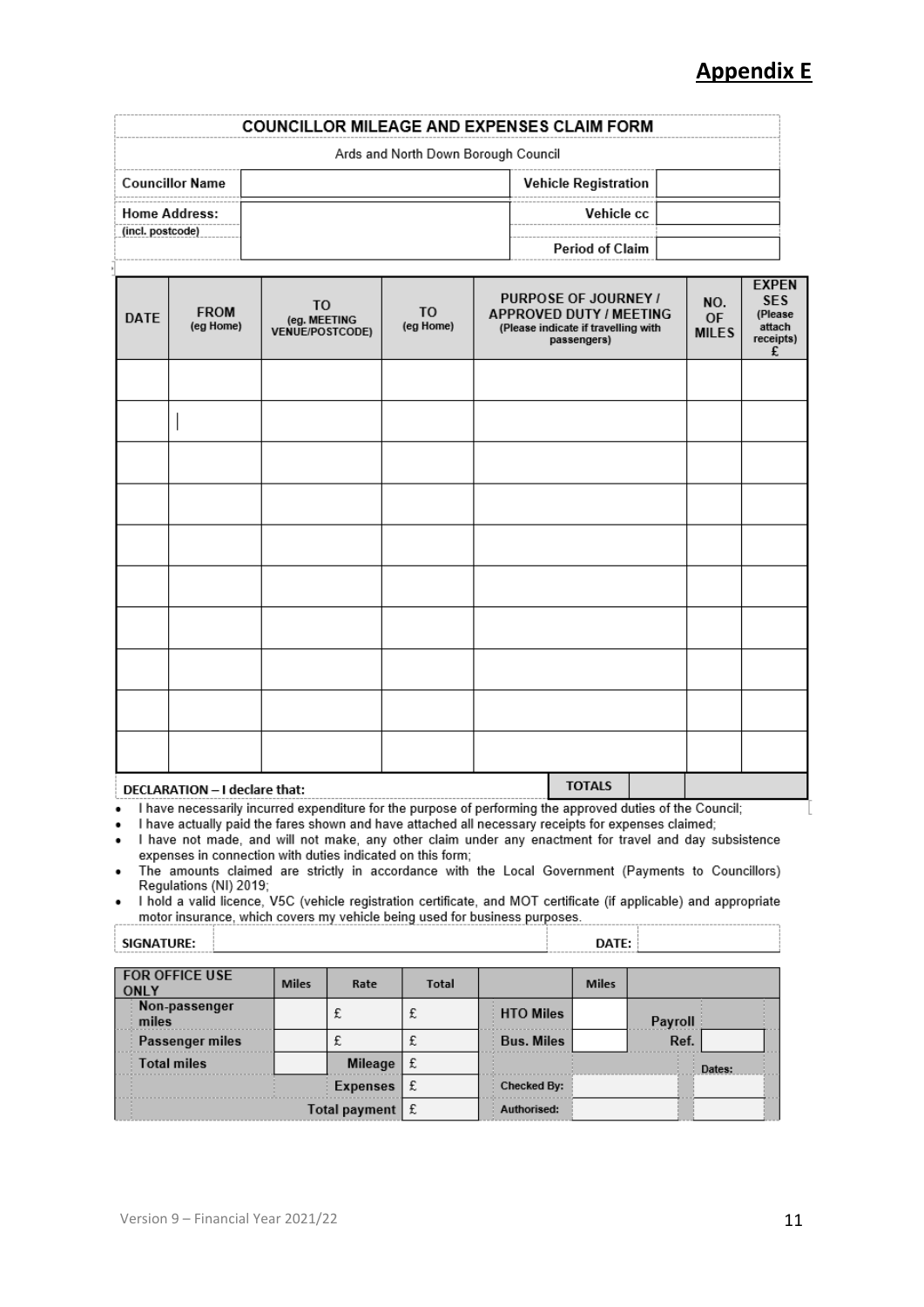### **GUIDANCE NOTES FOR**

### COMPLETION OF MILEAGE AND EXPENSES CLAIM FORM

The claim form will provide the necessary documentation for Internal and External Audit.

To assist in completion of the form your attention is drawn to the following points:

#### 1 PERIOD OF CLAIM

Please insert the month(s) for which mileage is being claimed.

### 2. DATE

Please insert the date of each new journey for which mileage is being claimed.

### 3. VEHICLE CC

The rate paid per mile is dependant on the cylinder capacity (cc) of your vehicle. Please use a separate form for each vehicle used if the cubic capacity is different.

### 4. JOURNEY DETAILS (From-To-To)

As meetings and approved duties are held at various locations, it is essential for the calculation and appropriate taxation of mileage that departure points and all locations visited are entered onto the claim form. Mileage incurred between a Councillor's home and a Council workplace will be taxed in accordance with HMRC rules and regulations.

#### 5. PURPOSE OF JOURNEY / APPROVED DUTY / NAME OF MEETING

Clearly indicate which meeting you have attended or the relevant detail of the approved duty undertaken. Approved duties are listed in Annex B. Schedule 2 of the Scheme of Councillors Allowances pavable to Councillors.

Please also indicate in this section, for each journey, if any passengers travelled with you as a higher rate per mile is payable.

### 6. EXPENSES

This column should be used to record claims for car parking, public transport, taxi fares and day subsistence claims for which a receipt is available. Day subsistence includes, breakfast, lunch, tea and evening meal allowances incurred carrying out approved duties which do not include an overnight stay. All amounts include VAT. No alcohol will be reimbursed. Approved duties requiring an overnight stay should be claimed on separate Overnight Subsistence claim forms. Receipts are required to be obtained and attached to the form for reimbursement of all expenses claimed under this section.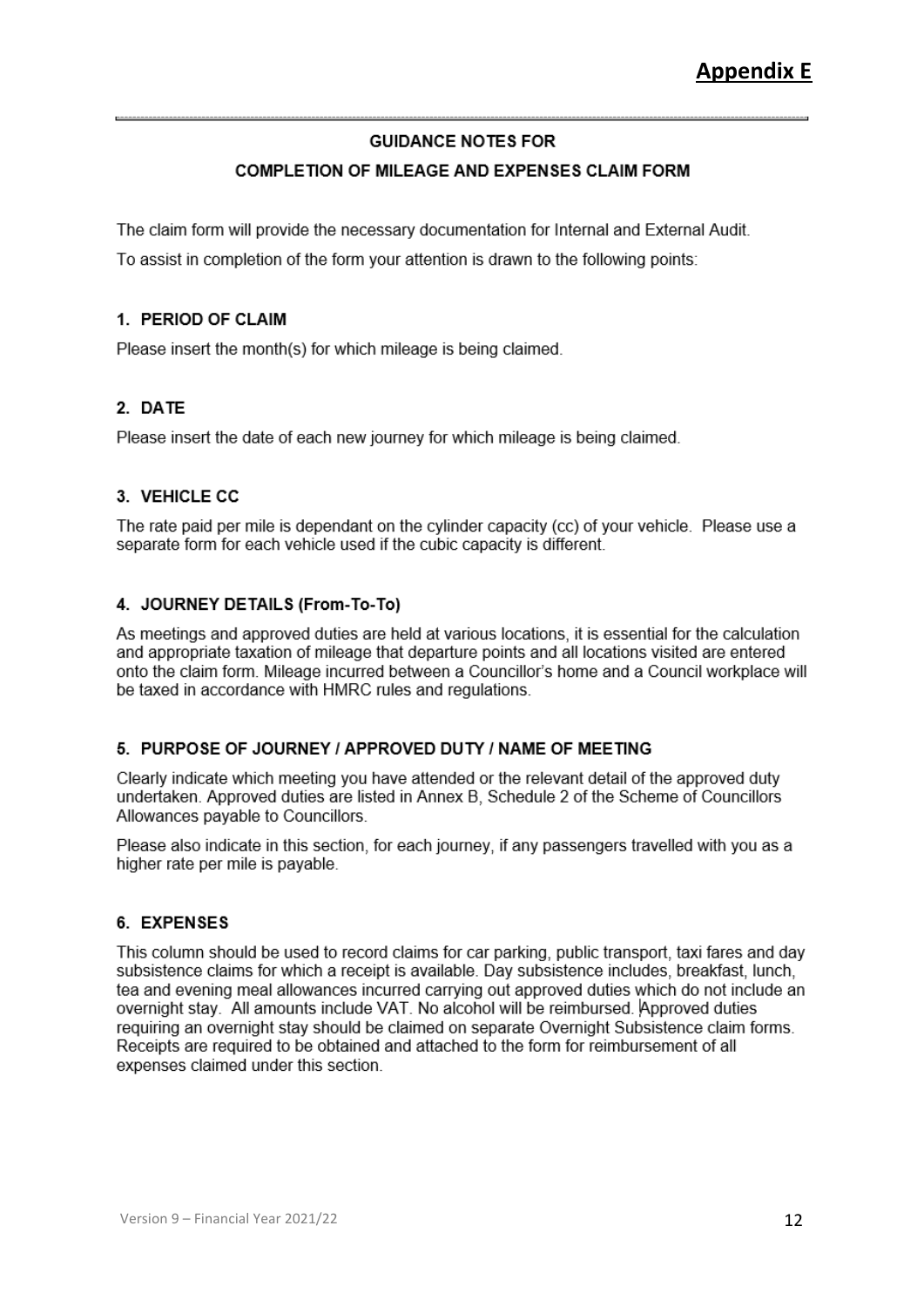|                                              |                               |                                                                                                                                                                                                                                                                                                                                                                                                                                                                                       | Ards and North Down Borough Council |                                             |                                                                    |   |                                                        |  |
|----------------------------------------------|-------------------------------|---------------------------------------------------------------------------------------------------------------------------------------------------------------------------------------------------------------------------------------------------------------------------------------------------------------------------------------------------------------------------------------------------------------------------------------------------------------------------------------|-------------------------------------|---------------------------------------------|--------------------------------------------------------------------|---|--------------------------------------------------------|--|
| <b>Councillor Name</b>                       |                               |                                                                                                                                                                                                                                                                                                                                                                                                                                                                                       |                                     |                                             | <b>Council Minute</b>                                              |   |                                                        |  |
| <b>Approved Duty:</b><br>(include details of |                               |                                                                                                                                                                                                                                                                                                                                                                                                                                                                                       |                                     |                                             | <b>Start Date and Time:</b>                                        |   | ÷                                                      |  |
| location visited)                            |                               |                                                                                                                                                                                                                                                                                                                                                                                                                                                                                       |                                     |                                             | <b>End Date and Time</b>                                           |   |                                                        |  |
| <b>DATE</b>                                  |                               | <b>DESCRIPTION OF EXPENSE</b><br>(eg. hotel accommodation, meals etc.)<br>(indicate if claiming for other Clirc)                                                                                                                                                                                                                                                                                                                                                                      |                                     |                                             | <b>ACCOMODATION PROVIDER /</b><br><b>SUPPLIER / PURCHASED FROM</b> |   | <b>AMOUNT CLAIMED</b><br>(Please attach receipts)<br>£ |  |
|                                              |                               |                                                                                                                                                                                                                                                                                                                                                                                                                                                                                       |                                     |                                             |                                                                    |   |                                                        |  |
|                                              |                               |                                                                                                                                                                                                                                                                                                                                                                                                                                                                                       |                                     |                                             |                                                                    |   |                                                        |  |
|                                              |                               |                                                                                                                                                                                                                                                                                                                                                                                                                                                                                       |                                     |                                             |                                                                    |   |                                                        |  |
|                                              |                               |                                                                                                                                                                                                                                                                                                                                                                                                                                                                                       |                                     |                                             |                                                                    |   |                                                        |  |
|                                              |                               |                                                                                                                                                                                                                                                                                                                                                                                                                                                                                       |                                     |                                             |                                                                    |   |                                                        |  |
|                                              |                               |                                                                                                                                                                                                                                                                                                                                                                                                                                                                                       |                                     |                                             |                                                                    |   |                                                        |  |
|                                              |                               |                                                                                                                                                                                                                                                                                                                                                                                                                                                                                       |                                     |                                             |                                                                    |   |                                                        |  |
|                                              |                               |                                                                                                                                                                                                                                                                                                                                                                                                                                                                                       |                                     |                                             |                                                                    |   |                                                        |  |
|                                              |                               | DECLARATION - I declare that:                                                                                                                                                                                                                                                                                                                                                                                                                                                         |                                     |                                             | <b>TOTALS</b>                                                      |   |                                                        |  |
| ۰<br>٠<br>۰<br><b>SIGNATURE:</b>             | Regulations (NI) 2012;        | I have necessarily incurred expenditure for the purpose of performing the approved duties of the new Council;<br>I have actually paid the amounts shown and have attached all necessary receipts for expenses claimed;<br>I have not made, and will not make, any other claim under any enactment for subsistence expenses in<br>connection with duties indicated on this form:<br>The amounts claimed are strictly in accordance with the Local Government (Payments to Councillors) |                                     |                                             | DATE:                                                              |   |                                                        |  |
|                                              |                               |                                                                                                                                                                                                                                                                                                                                                                                                                                                                                       | FOR OFFICE USE ONLY                 |                                             |                                                                    |   |                                                        |  |
|                                              | <b>Council minute checked</b> | Yes / No<br>Maximum subsistence payable<br>£<br>Amount claimed within max.<br>Yes / No                                                                                                                                                                                                                                                                                                                                                                                                |                                     |                                             | Total payable restricted to max.<br>(if applicable)                | £ |                                                        |  |
|                                              |                               |                                                                                                                                                                                                                                                                                                                                                                                                                                                                                       |                                     | <b>Checked By:</b><br><b>Authorised By:</b> |                                                                    |   | Dates:                                                 |  |